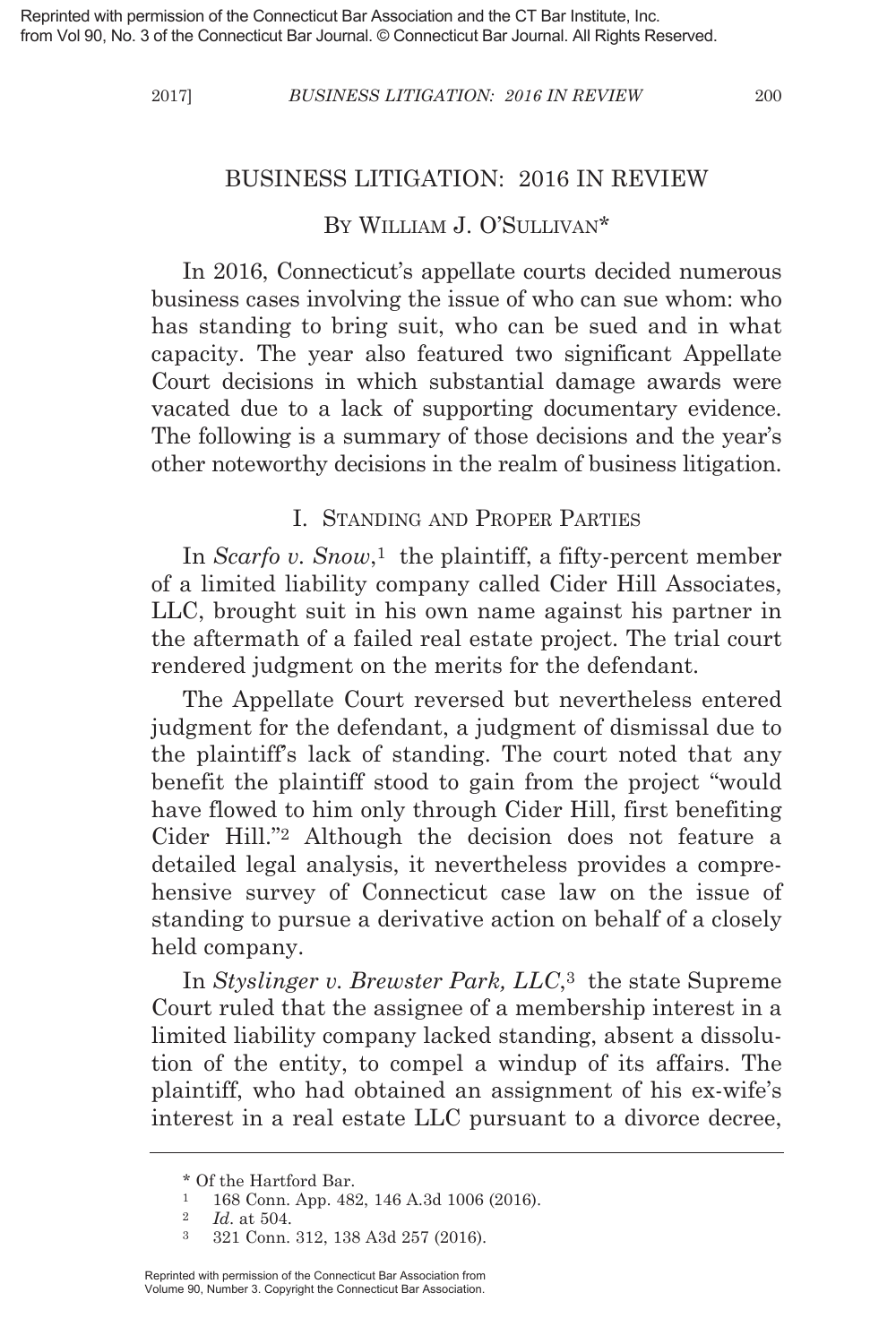but was not admitted to the LLC as a full member, brought suit against the other member, seeking dissolution of the entity and appointment of a receiver to wind up its affairs. The trial court dismissed the complaint, holding that the plaintiff, lacking full membership status in the LLC, lacked standing to pursue those claims.

On appeal, the plaintiff abandoned the argument that he had standing to pursue dissolution of the LLC, but instead sought to leapfrog dissolution and proceed directly to windup of the entity. He relied on General Statutes Section  $34-208(a)(2)$ , which expressly confers standing upon assignees to apply for judicial assistance in the windup process.4 The court rejected the plaintiff's argument, concluding that windup can proceed only as a follow-up to dissolution.

In *Warren v. Cuseo Family, LLC*,<sup>5</sup> the Appellate Court confirmed that the plaintiff, an executor of the estate of a woman who had been a member of a limited liability company, had standing to pursue dissolution of the company. The court characterized a probate statute, General Statutes Section 45a-234, as giving a fiduciary "the power to participate in reorganizations, which includes dissolution actions of property in which a decedent held an interest."6 Furthermore, a provision of the limited liability companies act, General Statutes Section 34-173(a), provides "[t]he legal successor to a deceased member of a limited liability company, unless limited by the terms of the operating agreement, 'may exercise all of the member's rights for the purpose of settling the member's estate or administering the member's property.'"7 The court suggested that the outcome may have been different if the company's operating agreement had provided that "the decedent's interest in the company passed immediately outside of probate to the remaining members."8

<sup>4</sup> *Id*. at 320.

<sup>5</sup> 165 Conn. App. 230, 138 A.3d 1099 (2016).

 $\frac{6}{7}$  *Id.* at 236.

<sup>7</sup> *Id*. 8 *Id*. at 237.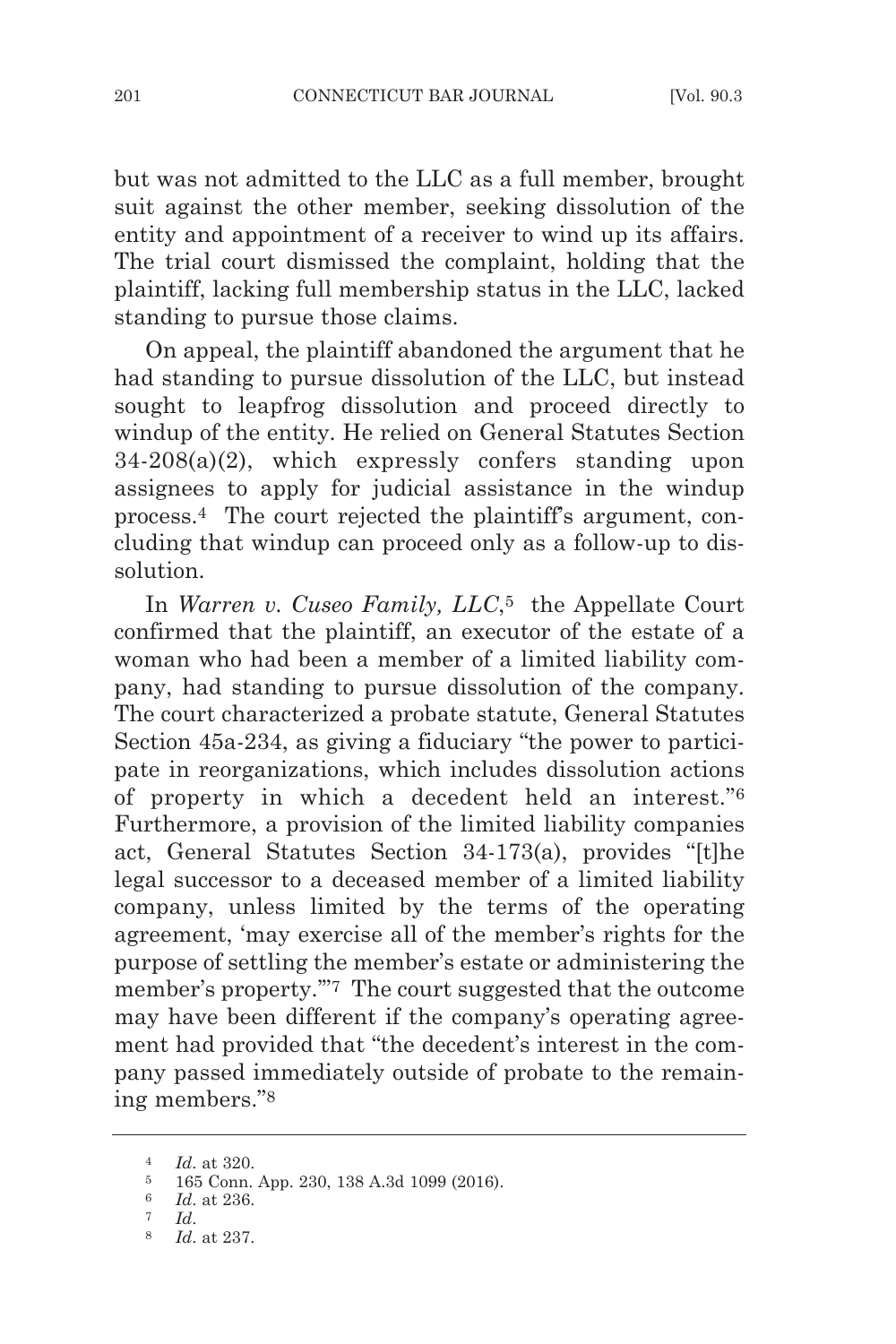In *Astoria Federal Mortgage Corp. v. Genesis Ltd. Partnership*.<sup>9</sup> the Appellate Court held that the holder of an unrecorded assignment of mechanic's lien had standing to foreclose the lien. In so ruling, the court analogized mechanic's liens to mortgages. Pursuant to General Statutes Section 49-1710 and "the well established common-law principle that the mortgage follows the note,"11 the assignee of a mortgage note has standing to foreclose even without an assignment of the mortgage deed. Acknowledging that mechanic's liens differ from mortgage obligations in that, unlike mortgage obligations, they are not split into a note and deed, the court concluded that "the principle that the mortgage follows the note, or the debt, can be analogized to mechanic's liens for purposes of foreclosure standing."12

In *Allied Associates v. Q-Tran, Inc.*,<sup>13</sup> the Appellate Court applied an expansive definition of "mistake" as used in General Statutes Section 52-109 (substitution statute). The substitution statute allows the proper plaintiff to be substituted for an improper one, when a case has been "commenced in the name of the wrong person as plaintiff" through "mistake." The plaintiff in *Allied Associates*, which previously had owned commercial property in Bridgeport, brought suit against the defendant for nonpayment of rent. The defendant moved to dismiss the action, on the grounds that before the commencement of suit, the plaintiff had conveyed the property to a different entity. The plaintiff sought to cure that defect by substituting the new owner as plaintiff, relying upon the substitution statute. The court rejected the plaintiff's substitution motion and granted the defendant's motion to dismiss, finding that the plaintiff's negligence in bringing suit did not constitute an excusable "mis-

<sup>9</sup> 167 Conn. App. 183, 143 A.3d 1121 (2016).

<sup>10</sup> The statute provides in relevant part that "[w]hen any mortgage is foreclosed by the person entitled to receive the money secured thereby but to whom the legal title to the mortgaged premises has never been conveyed, the title to such premises shall, upon the expiration of the time limited for redemption and on failure of redemption, vest in him in the same manner and to the same extent as such title would have vested in the mortgagee if he had foreclosed."

<sup>11</sup> 167 Conn. App. at 202.

<sup>12</sup> *Id*. at 204.

<sup>13</sup> 165 Conn. App. 239, 138 A.3d 1104 (2016).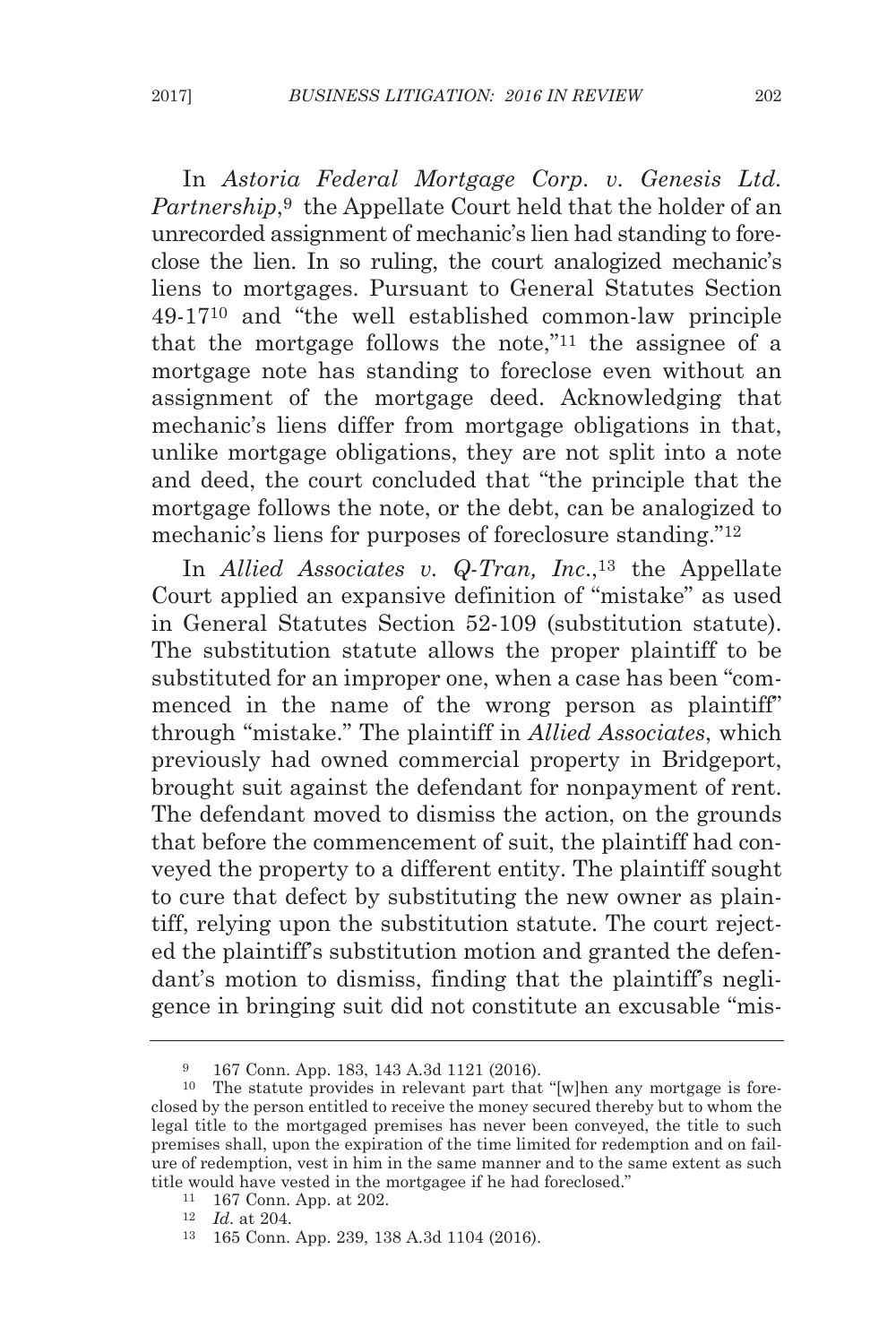take" under the substitution statute.14

The Appellate Court reversed. Relying on a just-released decision of the Connecticut Supreme Court interpreting the substitution statute in the context of a tax appeal,15 the court ruled that negligence on the part of a plaintiff can constitute a mistake justifying substitution.16 The court remanded the matter to the trial court to reassess the matter in light of the clarified standard.

In *Computer Reporting Service, LLC v. Lovejoy and Associates, LLC*,17 the plaintiff, a court reporting service, sued the defendant law firm and its sole member for nonpayment of three deposition transcripts. The trial court rendered judgment against both defendants. Although no express contract existed between the parties, the trial court found that the defendant's faxing of deposition notices to the plaintiff, with the intention of inducing the plaintiff to perform services, gave rise to an implied contract. The Appellate Court agreed.

The Appellate Court also affirmed the trial court's rejection of the defendants' argument that if they had in fact entered into such a contract, it was as an agent for their client in the underlying litigation. The court noted that, for a party to a contract to disclaim liability on the grounds that he is acting as an agent, he must clearly disclose up front that he is acting solely in a representative capacity.18 "The notice of deposition certainly identified that [the defendant attorney] intended to take a deposition on behalf of a client whose name was clearly disclosed. There is no definitive language in the deposition notice, however, that reasonably can be construed as giving any clear indication as to which party would be responsible for payment of court reporting services<sup>"19</sup>

<sup>14</sup> *Id*. at 243.

<sup>15</sup> Fairfield Merrittview Ltd. P'ship v. Norwalk, 320 Conn. 535, 133 A.3d 140 (2016).

<sup>16</sup> 165 Conn. App. at 244-45.

<sup>17</sup> 167 Conn. App. 36, 145 A.3d 266 (2016).

<sup>18</sup> *Id*. at 50.

<sup>19</sup> *Id*. at 51.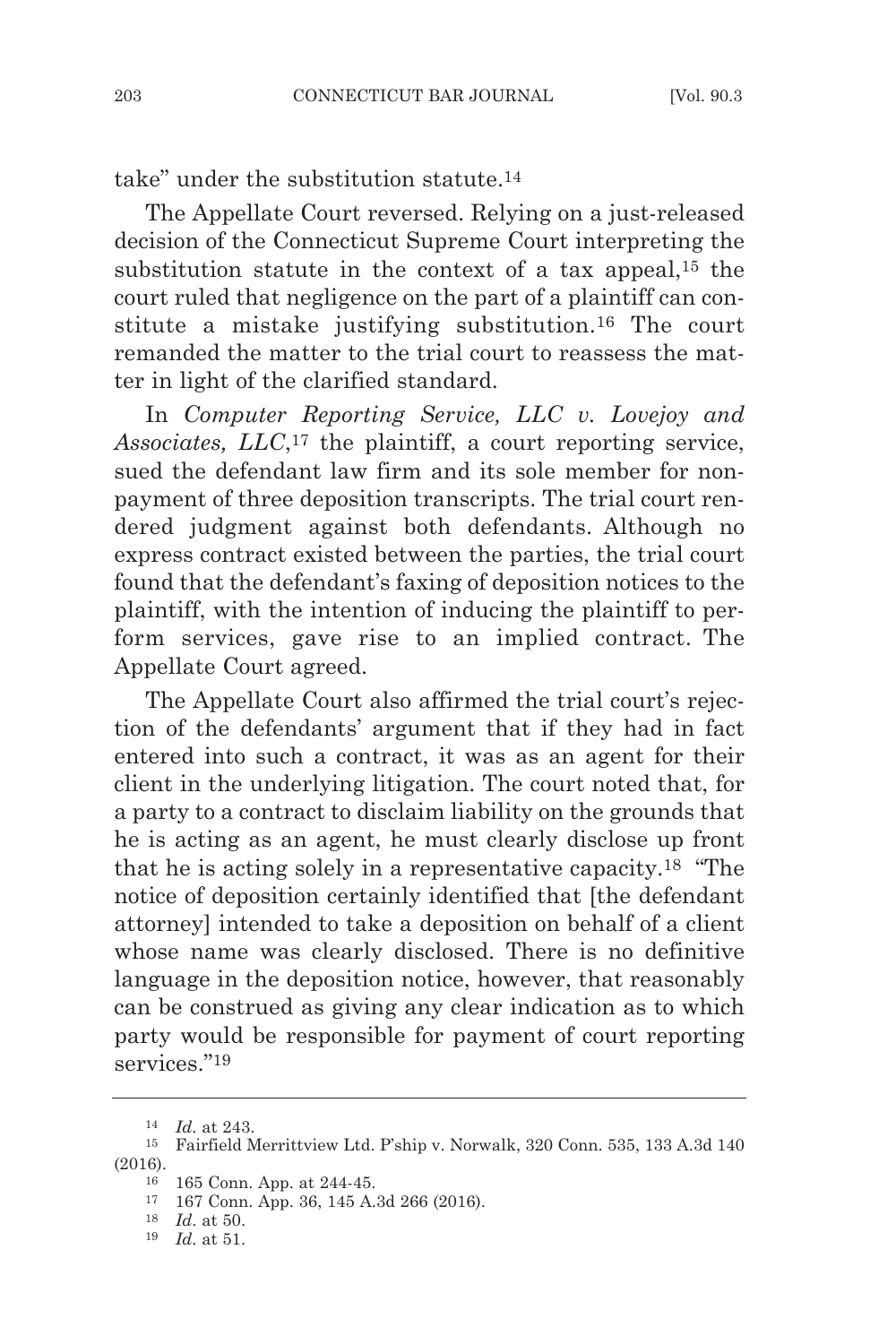However, the Appellate Court reversed the trial court's imposition of personal liability on the defendant LLC's sole member, finding "no evidence that [he] acted in his individual capacity rather than as a member of the law firm."20

In *HSBC Bank USA, National Association v. Lahr*,21 a residential mortgage foreclosure case against Camille Lahr and Charles Lahr, Charles died while the action was pending, and Camille argued that the case could not continue until Charles' executor or administrator was substituted as party defendant.22 The trial court rejected her argument, and entered judgment of strict foreclosure. The Appellate Court affirmed, relying on General Statutes Section 52-600, which provides that if a co-plaintiff or co-defendant dies, "[a]fter the death is noted on the record, the action shall proceed." The court pointedly emphasized, in italics, that Charles' death did not stay the action "as to the defendant, the sole appellant in this case."23

In *Midland Funding, LLC v. Mitchell-James*,24 the Appellate Court reversed summary judgment for the plaintiff, which claimed to be the assignee of a credit card debt. The trial court had found there was no genuine issue as to the plaintiff's ownership of the account, as established by an affidavit and accompanying documents filed with the summary judgment motion. Harkening back to Connecticut's seminal case on the admissibility of computer-generated business records, *American Oil Company v. Valenti*,25 the Appellate Court hammered at the requirement for supporting testimony from a person "who is familiar with computerized records not only as a user but also as someone with some working acquaintance with the methods by which such records are made," in order to "establish the reliability of the plaintiff's computer system."26 Finding the plaintiff's affidavit lacking in this critical regard, the court reversed

25 179 Conn. 349, 426 A.2d 305 (1979).

<sup>20</sup> *Id*. at 55-56.

<sup>21</sup> 165 Conn. App. 144, 138 A.3d 1064 (2016).

<sup>22</sup> *Id*. at 145-47.

<sup>23</sup> *Id*. at 150-51.

<sup>24</sup> 163 Conn. App. 648, 137 A.3d 1 (2016).

<sup>26</sup> 163 Conn. App. at 660-61.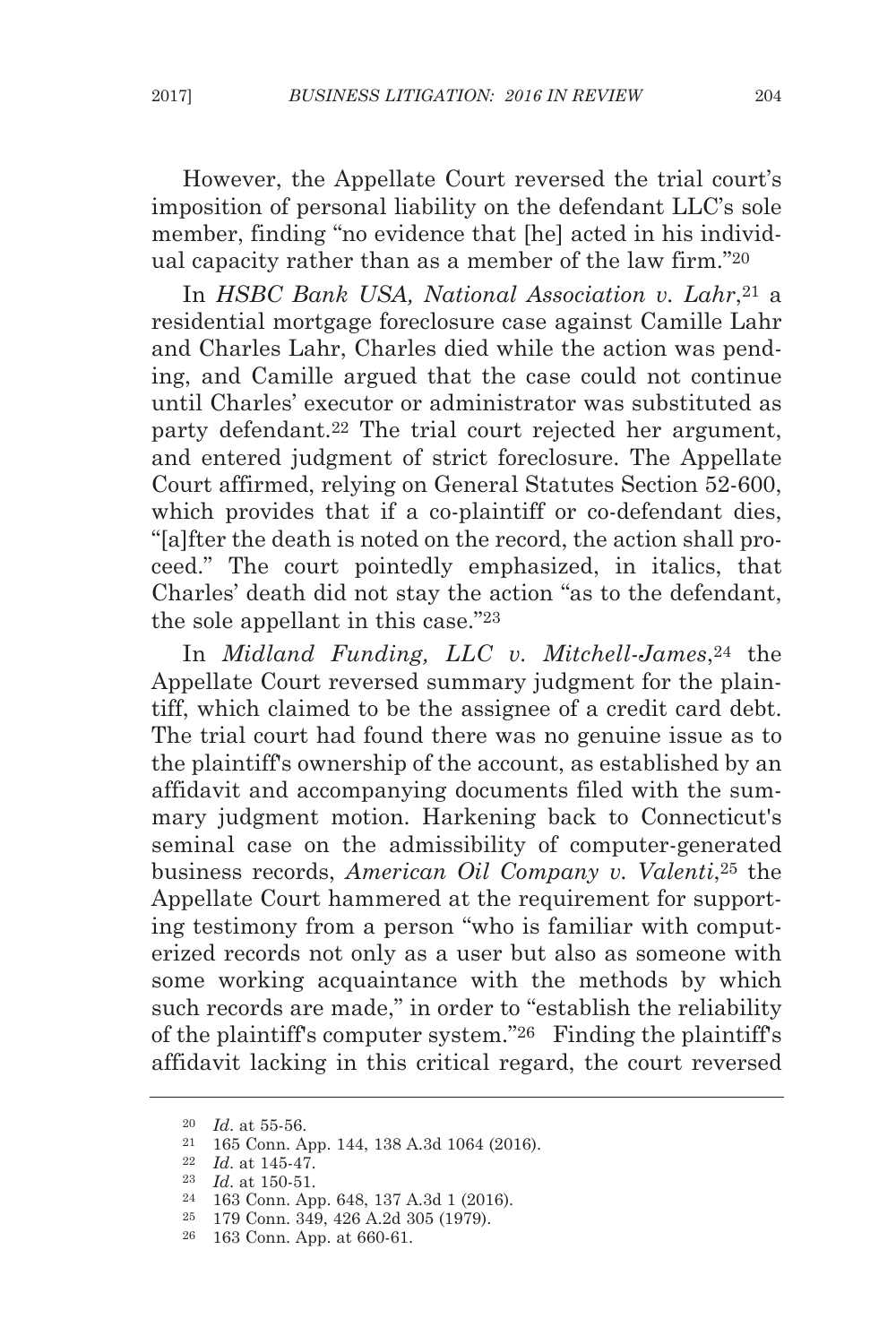the judgment below.

In *Pelletier Mechanical Services, LLC v. G & W Management, Inc.*,<sup>27</sup> the plaintiff, an HVAC contractor, had an oral agreement with the defendant, a condominium management company, to perform work on an as-needed basis. When the plaintiff brought suit for unpaid work, the defendant claimed its role had been one of agent for the condo association, and sought to deflect liability to that entity. Both the trial court and the Appellate Court rejected that defense, noting that to avoid liability, an agent must adequately disclose not only the fact of the agency, but also the identity of the principal.28 Here, the defendant did not disclose the identity of the condo association until long after the work was completed, and never protested that the numerous invoices received from the plaintiff should have been directed to the association. The fact that partial payments had been rendered by the condo association did not suffice to put the plaintiff on notice that the defendant management company was serving only as agent for the association 29

#### II. DAMAGES

In *System Pros, Inc. v. Kasica*,<sup>30</sup> the Appellate Court reversed the trial court's award of almost a half million dollars in lost wages to the plaintiff, finding his evidence of damages wholly speculative. Robert Majewicz, the half owner of System Pros, Inc., a consulting firm, claimed to have been squeezed out by the defendant, the other shareholder, and brought suit derivatively and individually on a number of theories. The lion's share of his damages claim was for lost wages, based on the premise that he had been deprived of the opportunity to pursue consulting placements with the company's clientele, insurance companies.

The trial court adopted the plaintiff's theory that but for

<sup>27</sup> 162 Conn. App. 294, 131 A.3d 1189 (2016).

<sup>28</sup> *Id*. at 305.

<sup>29</sup> *Id*. at 309.

<sup>30</sup> 166 Conn. App. 732, 145 A.3d 241 (2016). The author's law firm represented the defendant-appellant in this appeal.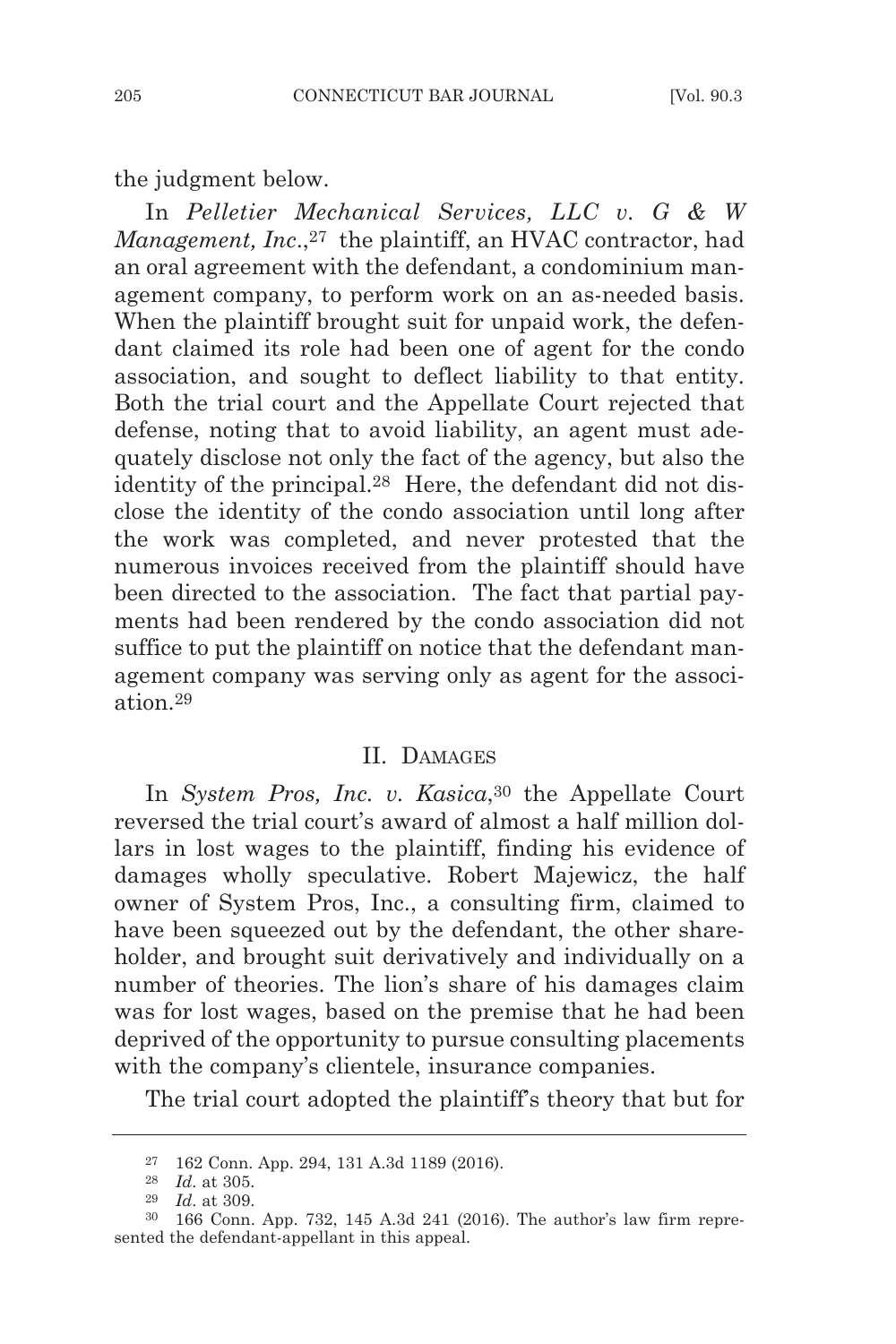the defendant's conduct, the plaintiff would have been placed continuously for forty hours per week, every week of the year, at \$85.00 per hour, throughout the forty-six months from January 2010 through October 2013.31 The court relied in part on the plaintiff's trial exhibit number seventy, which listed twenty-one placements of other consultants that System Pros made during the timeframe in question.32 Net of unemployment benefits and some wages that the plaintiff received during the timeframe at issue, the court awarded the plaintiff \$467,786.00 in lost wages.33

Applying the familiar principle that damages must be proven with "reasonable certainty," the Appellate Court found "an enormous evidentiary gap between [the defendant's] improper conduct and the \$467,786 award for lost wages."34 The court noted uncontroverted testimony that the competition for every would-be placement was intense; that the plaintiff was not qualified for certain of the positions noted in exhibit number seventy; and that the plaintiff had expressed an unwillingness to work outside Connecticut, which would have disqualified him from certain positions.35 The court also noted that the plaintiff "did not subpoena or call any witnesses from any of the employers listed on exhibit number seventy to establish his claim for damages. The plaintiff further did not offer any expert testimony thereon."36 The Appellate Court concluded that the plaintiff "has not met his burden of producing evidence of sufficient quality to permit the fact finder to award damages for lost wages without resort to conjecture or speculation,"37 and reversed this portion of the trial court's damages award.

In *Adler v. Rosenthal*,38 the Appellate Court reversed a damages award for lost profits allegedly arising from the

<sup>31</sup> *Id*. at 748.

<sup>32</sup> *Id*.

<sup>33</sup> *Id*. at 749.

<sup>34</sup> *Id*. at 750.

<sup>35</sup> *Id*. at 752-54.

<sup>36</sup> *Id*. at 752. 37 *Id*. at 757.

<sup>38</sup> 163 Conn. App. 663, 134 A.3d 717 (2016).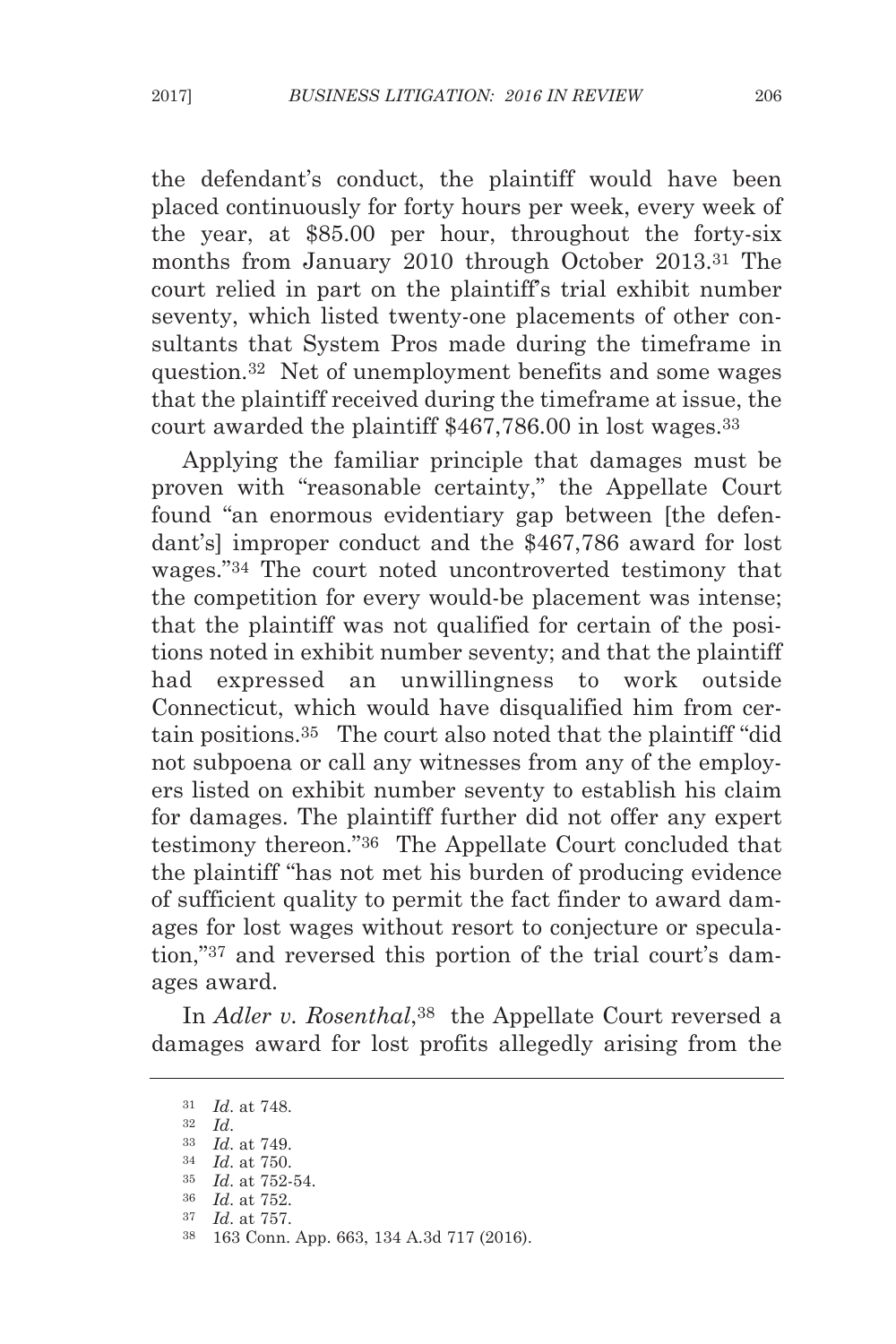defendant's breach of an agreement to form a law partnership with the plaintiff. At the hearing in damages before the trial court, the plaintiff testified that in the discussions leading up to the agreement, the defendant had assured the plaintiff that he brought in billings of \$250,000 per year. The plaintiff used that figure as the starting point for his calculation of lost profits, which the trial court adopted.

The Appellate Court found as a matter of law that this testimony, unsupported by hard evidence such as the defendant's profit and loss statements and tax returns, was insufficient to establish lost profits to the requisite standard of "reasonable certainty." The court reversed the judgment below, and remanded with instructions to vacate the lost profits award, with no re-hearing.

The Appellate Court's decision in *Whitney v. J.M. Scott Associates, Inc.*,39 illustrates the broad latitude that trial courts have in calculating damages. The plaintiff entered into three agreements (agreements) with defendant Scott Swimming Pools, Inc. (company) and its principal owner, defendant James M. Scott, Jr. (Scott). Pursuant to the agreements, the plaintiff would work with the company for five years, after which Scott would retire and the plaintiff would purchase Scott's stock in the company for \$1.27 million, payable with interest over a ten-year period. Near the end of the plaintiff's employment term, the defendants terminated his employment and reneged on the agreements, and the plaintiff brought suit.

Upon trial to the court, the plaintiff sought damages based on the "benefit of the bargain" theory. The plaintiff testified that he planned to own the company for ten years, then sell it for the same price at which he acquired it. He further testified that during those ten years he expected to earn \$175,000 in salary and benefits per year, comparable to the \$175,003 per year he was receiving when his employment was terminated. He thus reasonably expected to earn \$1,750,030 over the ten years, but his actual substitute compensation plus unemployment compensation following his

<sup>39</sup> 164 Conn. App. 420, 137 A.3d 866 (2016).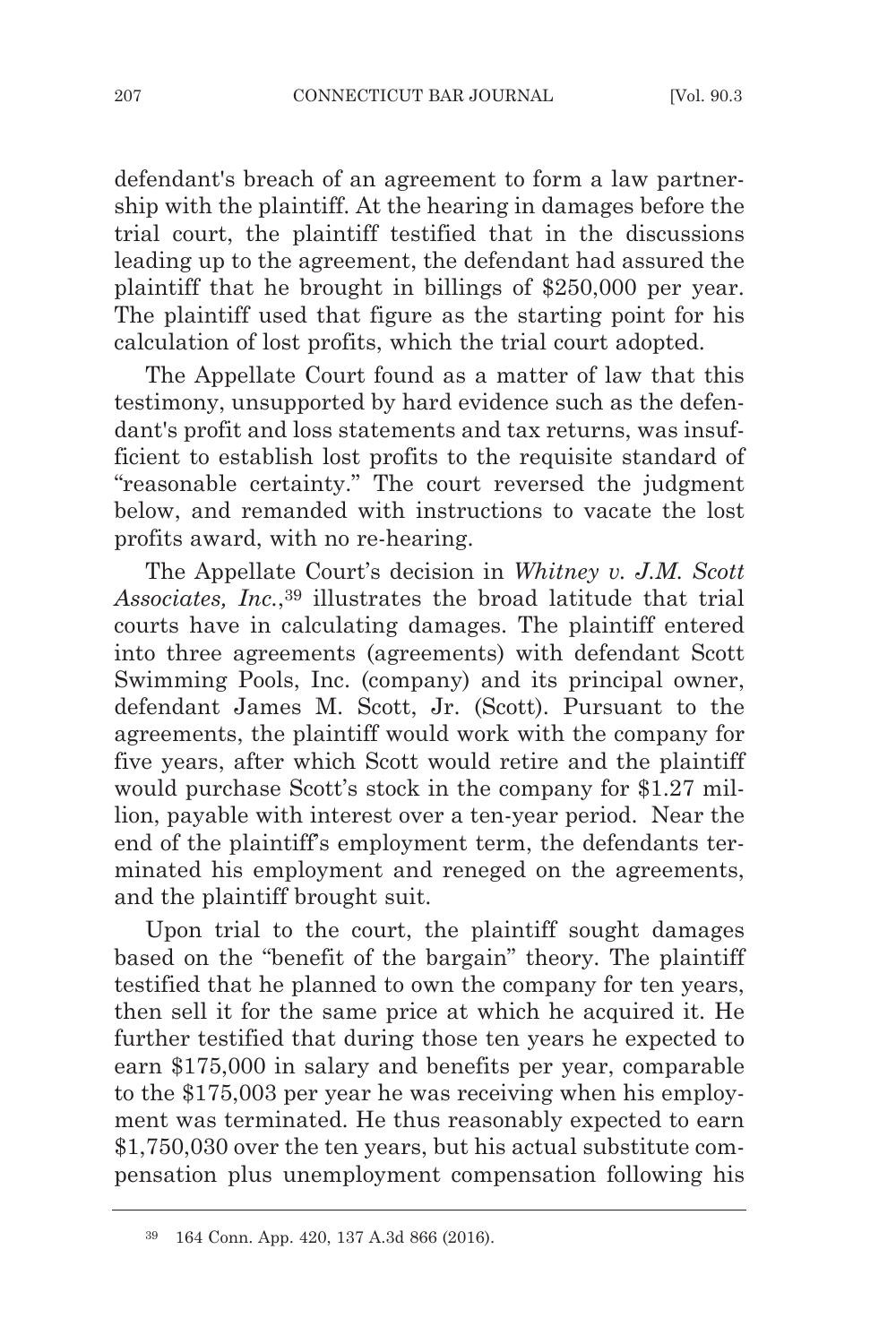termination totaled only \$408,970.60. He claimed damages for the difference of \$1,341,059.40, and the trial court agreed.40

The defendants challenged this damages calculation, arguing that the only proper measure of damages was the difference between the purchase price of the stock and the value of the stock.41 The Appellate Court disagreed, noting that the trial court has broad discretion in determining the proper measure of damages. Finding that the trial court's approach was factually supported and legally correct, the Appellate Court affirmed this part of the judgment below.42

# III. FORECLOSURE

In *Bank of America v. Aubut*,<sup>43</sup> the Appellate Court ruled that "predatory lending" may be raised as a special defense to an action to foreclose a consumer mortgage loan. The defendants alleged that the loan was destined to fail from inception, given that the monthly payments consumed seventy percent of their take-home pay; that the defendants were insolvent at the time of the loan; that the loan proceeds had been used in part to pay \$45,000 in credit card debt that they could otherwise have discharged in their subsequent bankruptcy; and that accordingly the loan had eaten into their homestead exemption.44 Under the rubric of predatory lending, the defendants asserted that the loan should not be foreclosed.

The Appellate Court acknowledged a lack of previous appellate authority in Connecticut for a special defense bearing this title, but found that in substance, it drew on elements of recognized foreclosure defenses such as fraud, unconscionability, unclean hands and equitable estoppel.45 Focusing on substance over form, the court found the defense viable, and reversed the trial court's summary judg-

<sup>40</sup> *Id*. at 427.

<sup>41</sup> *Id*. at 426.

<sup>42</sup> *Id*. at 429-30.

<sup>43</sup> 167 Conn. App. 347, 143 A.3d 638 (2016).

<sup>44</sup> *Id*. at 366, n. 3.

<sup>45</sup> *Id*. at 378-81.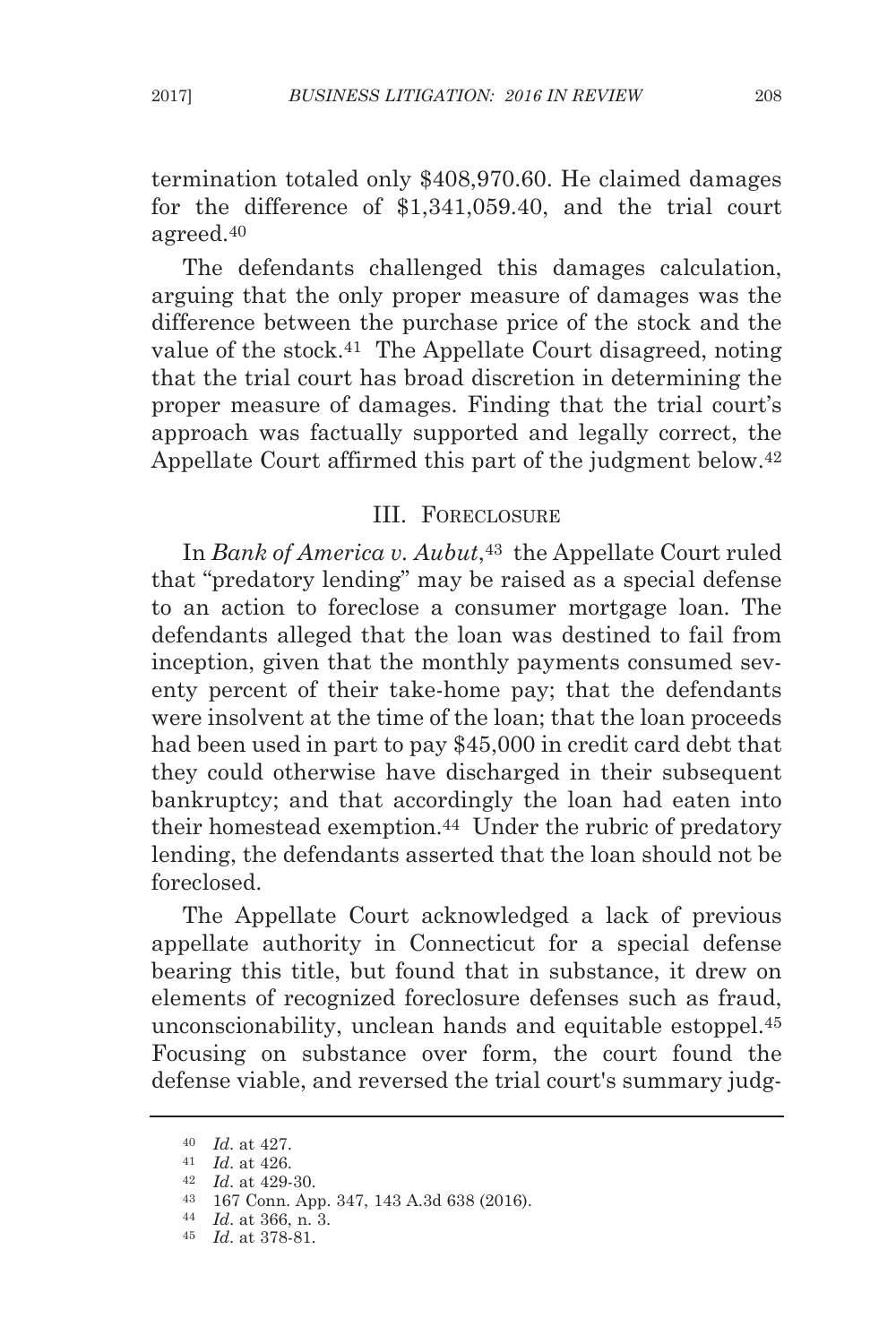ment for the lender.

The Appellate Court agreed with the trial court that CUTPA cannot be asserted as a special defense. The court noted that by its express terms, CUTPA "provides a cause of action for its violation, but it does not expressly provide a defense by invalidating, or otherwise rendering unenforceable, agreements that are the product of unfair trade practices."46

The Supreme Court's decision in *J.E. Robert Co. v. Signature Properties, LLC*<sup>47</sup> raised an issue about the proper methodology for appraising commercial rental property. For purposes of establishing the plaintiff's deficiency judgment, the plaintiff's appraiser valued the property's "leased fee" interest – by capitalizing the cash flow from the lease that was in place – rather than the fee simple interest. The defendant borrower argued that that methodology was per se improper. Both the trial court and Supreme Court disagreed, at least in a case, such as this one, in which the evidence established that the lease was at market rates.

In *TD Bank, NA v. Doran*<sup>48</sup> the defendants appealed from a deficiency judgment on the grounds of laches, asserting that the bank had unreasonably delayed prosecuting the case, during which the property significantly devalued. The Appellate Court held that as a matter of law, the defendants' failure to raise a laches defense against the main foreclosure action barred them from raising it for the first time against the bank's deficiency motion.

In *The Neighborhood Association, Inc. v. Limberger*,49 the state Supreme Court considered whether or not a condominium association had acted lawfully when commencing foreclosure against a unit owner for unpaid common charges. General Statutes Section 47-258m provides that such an action may be commenced only if "the executive board has either voted to commence a foreclosure action

<sup>46</sup> *Id*. at 374.

<sup>47</sup> 320 Conn. 91, 128 A.3d 471 (2016).

<sup>48</sup> 162 Conn. App. 460, 131 A.3d 288 (2016).

<sup>49</sup> 321 Conn. 29, 136 A.3d 581 (2016).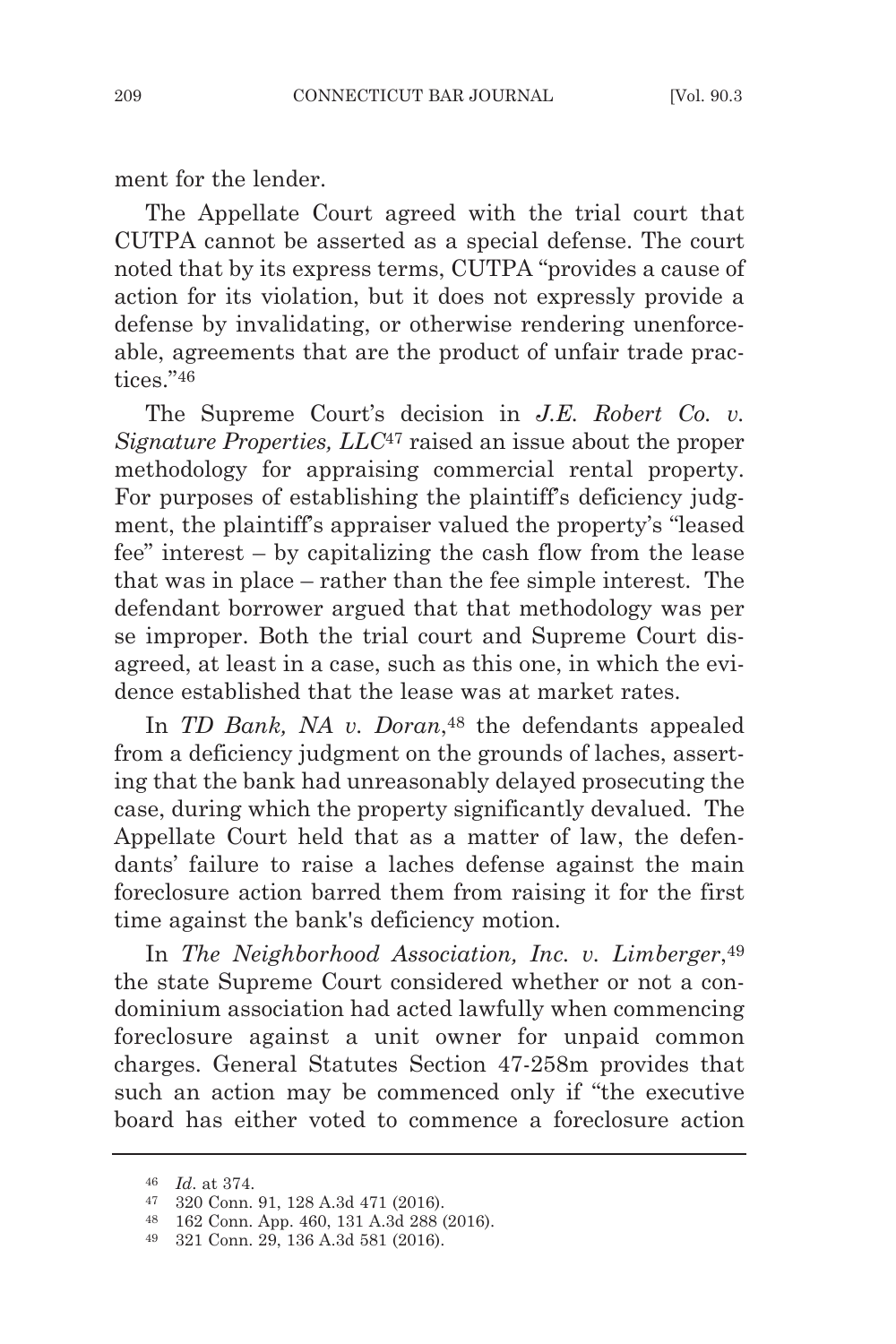specifically against that unit or has adopted a standard policy that provides for foreclosure against that unit."50 The issue was whether or not the plaintiff had properly "adopted a standard policy" allowing the foreclosure in question.

The defendant argued that a condo board's "standard policy" regarding foreclosures must be adopted as a "rule" under the procedures of General Statutes Section 47-261b, which requires among other things that all unit owners be provided advance notice of the intended rule, and an opportunity to comment.51 It was uncontested that the condo board had not followed that procedure, but the board argued that its foreclosure policy was an "internal business operating procedure," not a "rule" that required statutory notice and comment.52 A majority of the Supreme Court agreed with the defendant, and held that because a statutory prerequisite to foreclosure had not been met, the court lacked subject-matter jurisdiction over the case. Accordingly, the court ordered the case dismissed<sup>53</sup>

# IV. LEGAL MALPRACTICE

It is universally recognized that in most legal malpractice cases, expert testimony is required to establish the standard of care, but in *Bozelko v. Papastavros*,54 the Connecticut Supreme Court further noted that "although there will be exceptions in obvious cases, expert testimony also is a general requirement for establishing the element of causation in legal malpractice cases."55 More particularly, such testimony is needed "to provide the essential nexus between the attorney's error and the plaintiff's damages."56 In the context of a criminal matter, as in *Bozelko*, expert testimony is needed "for the plaintiff to show that the actions she alleges the defendant should have taken were likely to

<sup>50</sup> *Id*. at 36.

<sup>51</sup> *Id*. 52 *Id*. at 33.

<sup>53</sup> *Id*. at 49. Chief Justice Rogers and Associate Justice Zarella dissented.

<sup>54</sup> 323 Conn. 275, 147 A.3d 1023 (2016).

<sup>55</sup> *Id*. at 284-85.

<sup>56</sup> *Id*. at 285.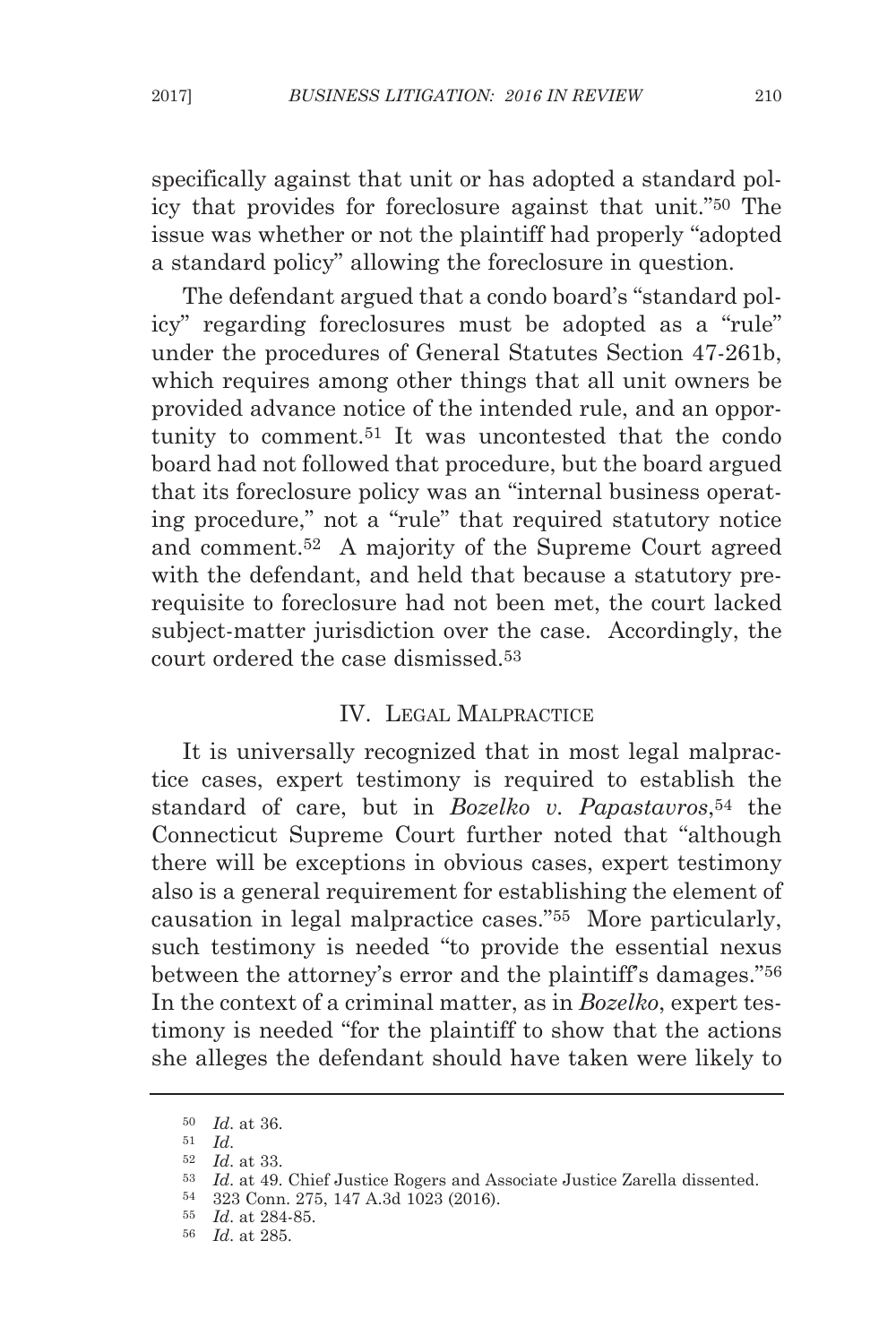have led to the plaintiff's acquittal."<sup>57</sup>

The plaintiff in *Bozelko* claimed that she should have been given the opportunity to call as witnesses the jurors who had convicted her at her criminal trial, to question them on how they would have voted if her defense had been presented differently. But the Supreme Court rejected that proposition. "When establishing causation in a legal malpractice action through the case within a case method, 'the objective … is to determine what the result *should have* been (an objective standard) not what the result *would have* been by a particular judge or jury (a subjective standard).'"58

In *Straw Pond Associates, LLC v. Fitzpatrick, Mariano & Santos, P.C.*,59 the Appellate Court underscored the difference between claims against attorneys for malpractice and for breach of fiduciary duty. The plaintiffs sued their former attorneys under both theories. In the count of their complaint for breach of fiduciary duty, the plaintiffs supplemented their allegations of professional negligence with the assertion that the defendants "put their own or other interests ahead of the plaintiffs' [interests] and failed to keep loyalty and fidelity to the plaintiffs' project as paramount."60 The trial court rendered summary judgment for the defendant attorneys on all claims.

Drawing on previous authority, the Appellate Court noted that "[p]rofessional negligence implicates a duty of care, while breach of fiduciary duty implicates a duty of loyalty and honesty."61 The court deemed the plaintiffs' supplemental allegation "a conclusion that is insufficient to advise the defendants or the court of the facts on which the plaintiffs intended to rely in proving that the defendants breached their fiduciary duty."62 Noting that the "facts at issue in the context of summary judgment are those alleged

<sup>57</sup> *Id*. at 287-88.

<sup>58</sup> *Id*. at 289, quoting 5 R. MALLEN & J. SMITH, LEGAL MALPRACTICE (5th Ed. 2000), § 33.8 at 70.

<sup>59</sup> 167 Conn. App. 691, 145 A.3d 292 (2016).

<sup>60</sup> *Id*. at 729.

<sup>61</sup> *Id*. at 727, citing Beverly Hills Concepts, Inc. v. Schatz & Schatz, Ribicoff & Kotkin, 247 Conn. 48, 56-57, 717 A.2d 724 (1998).

<sup>62</sup> *Id*.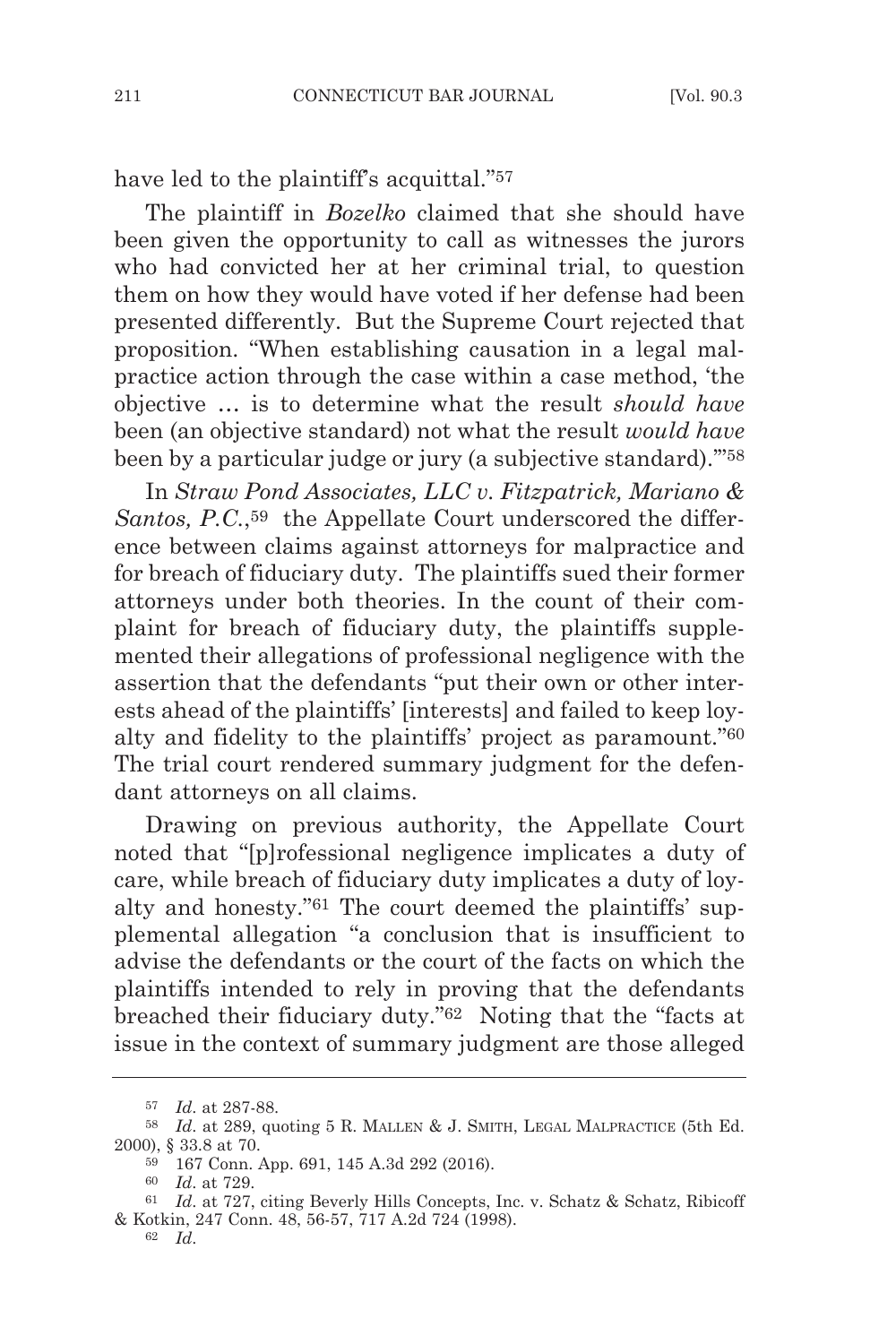in the pleadings,"63 and finding the allegations insufficient as a matter of law, the Appellate Court affirmed this part of the judgment below.

#### V. REMEDIES AND PROCEDURE

In *BTS, USA, Inc. v. Executive Perspectives, LLC*,64 the Appellate Court noted the difference between commencing a case in good faith and continuing it in good faith, for purposes of a fee award under the Connecticut Uniform Trade Secrets Act, General Statutes Section 35-50 et seq. (CUTSA). The plaintiff sued a former employee and his new employer under a number of theories, including violations of CUTSA. Following a courtside trial, the court entered judgment for the defendants. Furthermore, finding that the plaintiff had pursued its CUTSA claims in bad faith, the trial court ordered the plaintiff to reimburse the defendants for legal fees incurred after approximately the first year of litigation, reasoning that by that point in the case, the plaintiff should have realized those claims had no merit.

In so ruling, the trial court acknowledged that the plaintiff's initial suspicions were sufficient to support a colorable CUTSA claim. However, "not far into the discovery process," it became "abundantly clear" that those claims were groundless.65 The court found that from that point forward, the plaintiff's maintenance of the case was in bad faith, justifying a fee shift. The Appellate Court affirmed.

In *Connecticut Housing Finance Authority v. Alfaro*,66 a foreclosure action, the defendant homeowner moved for an award of attorneys' fees, after the plaintiff withdrew the action in the face of the defendant's objection to the plaintiff's summary judgment motion. The defendant's claim for attorney fees was based on General Statutes Section 42- 150bb (fee statute), which allows fee-shifting when a consumer "successfully prosecutes or defends" an action based

<sup>63</sup> *Id*. at 728, citing Larobina v. McDonald, 274 Conn. 394, 401, 876 A.2d 522 (2005).

<sup>64</sup> 166 Conn. App. 474, 142 A.3d 342 (2016).

<sup>65</sup> *Id*. at 502.

<sup>66</sup> 163 Conn. App. 587, 135 A.3d 1256 (2016).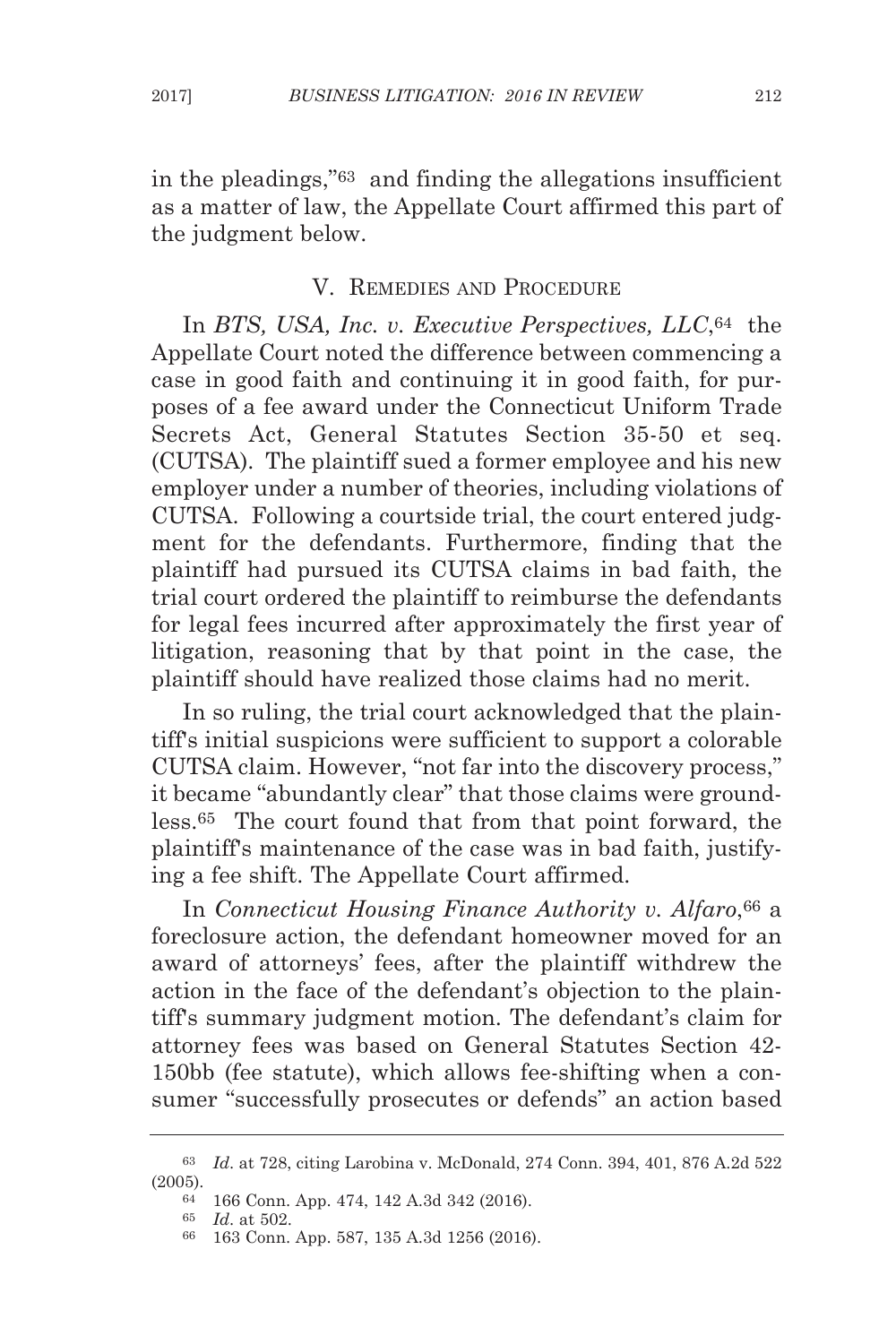on a contract that contains an attorney fees clause that benefits the commercial party.

The defendant sought to recover under the fee statute on the grounds that, because the plaintiff had withdrawn the case promptly after the defendant had filed his summary judgment opposition (contesting the plaintiff's standing to foreclose), it was apparent that his filing had prompted the withdrawal. Thus, he argued, he in effect had successfully defended the action, entitling him to fee-shifting under the statute.

The trial court denied the motion, citing the "myriad" of possible reasons for the plaintiff filing a withdrawal, and the absence of direct evidence that the defendant's arguments had prompted it. The Appellate Court affirmed, adopting the reasoning of the trial court. The decision is significant in holding open the possibility that a case terminated by withdrawal rather than a judgment could trigger fee-shifting under the fee statute.

In another case involving the fee statute, *Meadowbrook Center, Inc. v. Buchman*, <sup>67</sup> the Appellate Court considered the interplay between the statute, which imposes no deadline to request an award of attorneys' fees, and section 11- 21 of the Connecticut Rules of Practice (attorney fee rule), which provides that motions for attorney' fees "shall be filed" within thirty days following the entry of judgment. The fee statute provides that when a consumer is a party to a contract that "provides for the attorney's fee of the commercial party to be paid by the consumer, an attorney's fee shall be awarded as a matter of law to the consumer who successfully prosecutes or defends an action or a counterclaim based upon the contract…" The defendant in *Buchman* successfully defended the plaintiff's suit on such a contract, and filed a motion for attorneys' fees, based on the fee statute, thirty-five days after the entry of judgment.68 The plaintiff opposed the motion, claiming untimeliness under the attorney fee rule, and on that basis the trial court

<sup>67</sup> 169 Conn. App. 527, 151 A.3d 404 (2016).

<sup>68</sup> *Id*. at 529-30.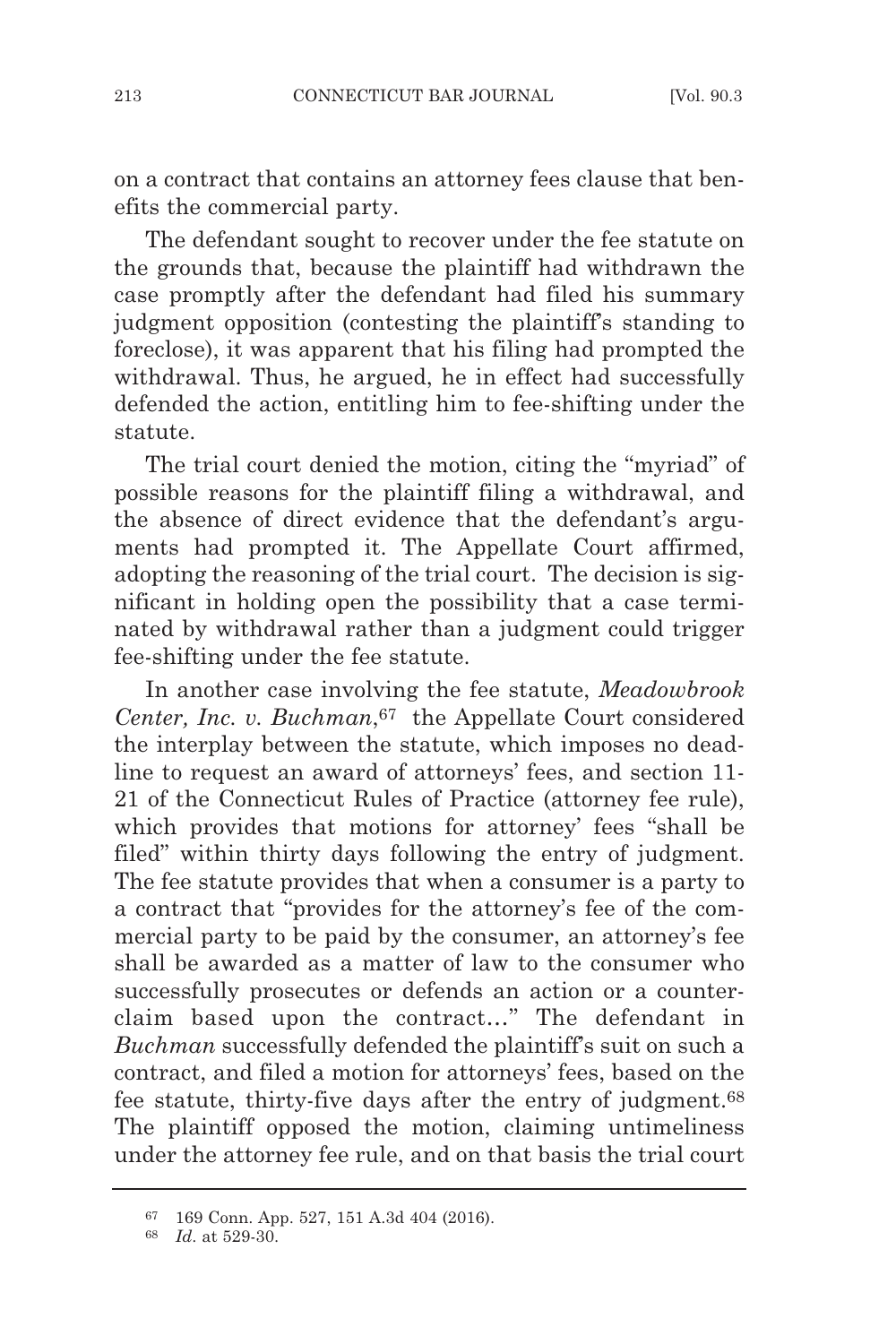denied the motion.69

The Appellate Court reversed. The court noted that the word "shall," while mandatory when applied to matters of substance, should be treated as merely directory as applied to matters of "convenience" or when the provision is "designed to secure order, system and dispatch in the proceedings."70 In the latter instance, the statutory provision "prescribes what shall be done but does not invalidate action upon a failure to comply."71 Noting that section 1-8 of the Rules of Practice provides for the rules to be "interpreted liberally in any case where it shall be manifest that a strict adherence to them will work surprise or injustice," the Appellate Court remanded the matter to the trial court to exercise its discretion under that standard.72

In *Levinson v. Lawrence*,73 the plaintiff unsuccessfully sued the defendant, his former romantic partner, in connection with payments he had made for her house. He had given her a check for some \$61,000 that she used to pay off a mortgage to her ex-husband, and also used his own funds for improvements to the house while the parties jointly lived there. As for the \$61,000, the plaintiff claimed a fifty percent interest in the house under the theory of resulting trust, which "arises by operation of law at the time of a conveyance when the purchase money for property is paid by one party and the legal title is taken in the name of another."74 The determination is a fact-driven one, based on the intent of the parties. The trial court credited the defendant's testimony that there had been no agreement by which the plaintiff would obtain title to the property; it had been mutually understood as a loan to be repaid when the property was sold. The Appellate Court determined that this finding was not clearly erroneous.75

As for the improvements, the trial court found that most

<sup>69</sup> *Id*. at 530.

<sup>70</sup> *Id*. at 537.

<sup>71</sup> *Id*.

<sup>72</sup> *Id*. at 535, 540.

<sup>73</sup> 162 Conn. App. 548, 133 A.3d 468 (2016).

<sup>74</sup> *Id*. at 554.

<sup>75</sup> *Id*. at 557.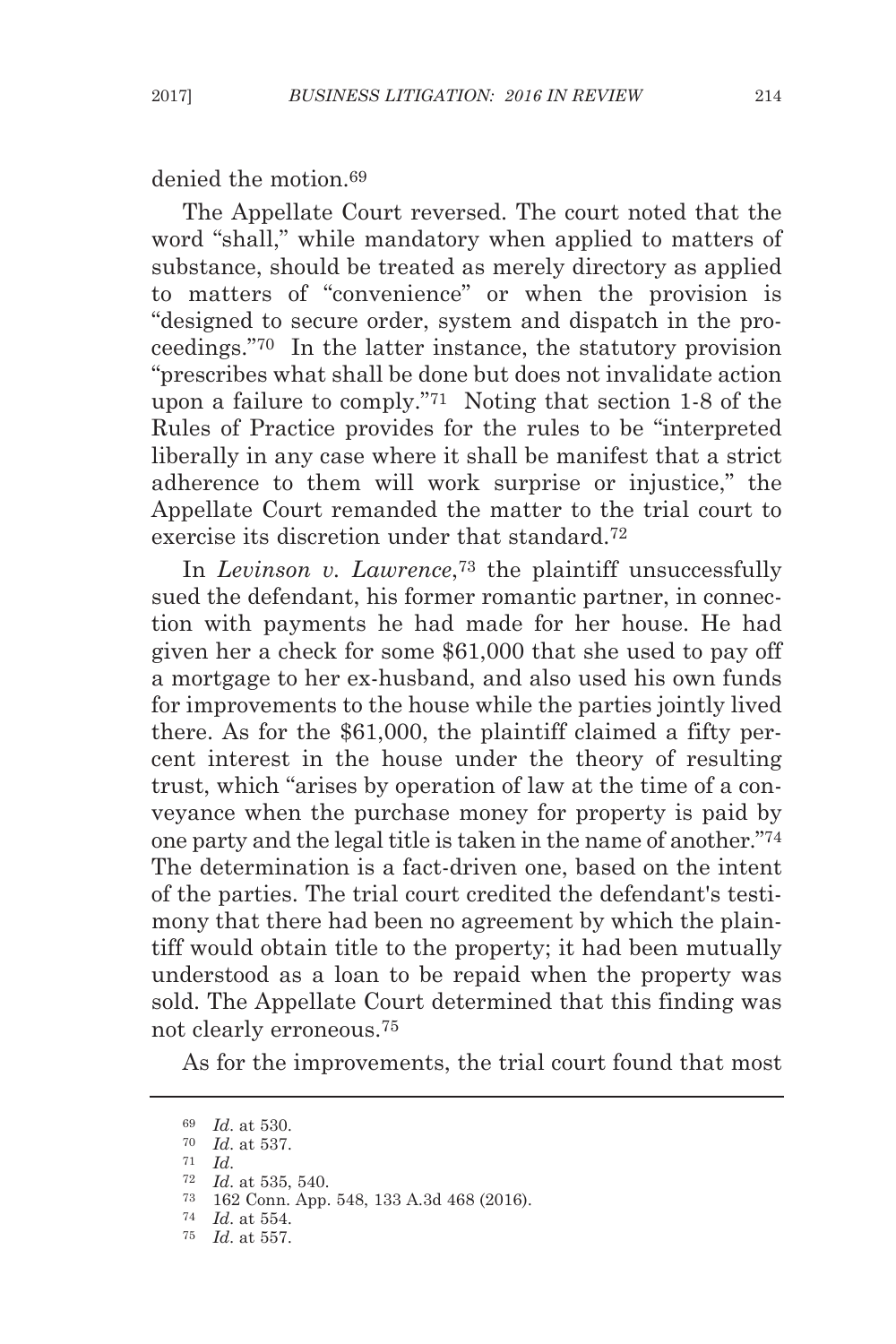had been made at the plaintiff's initiative, motivated in large part by his desire to share a more comfortable living space with the defendant. The Court thus found that the defendant had not been unjustly enriched, and the Appellate Court affirmed. "As a general rule, for the benefit to be unjust, the defendant must have solicited it... [W]here a person has officiously conferred a benefit upon another, the other is enriched but is not considered to be unjustly enriched."76

In *Pollansky v. Pollansky*<sup>77</sup> the Appellate Court discussed the limited res judicata and collateral estoppel effect of judgments in summary process actions. The plaintiff son sued the defendant mother in connection with property that she owned, which she had previously held jointly with her late husband. The son had rendered many services to the property at his father's request, and claimed his father had orally promised to convey the property to him. He sued his mother on theories of breach of contract, adverse possession, unjust enrichment and quantum meruit.

The mother had previously litigated a summary process action against the son. In that case, the son had claimed to occupy the property as a matter of right, pursuant to his late father's alleged promise. The Housing Court judge rejected those arguments, and rendered a judgment of possession for the mother. In the second suit, the mother, citing that decision, moved for summary judgment on the grounds of res judicata and collateral estoppel. The trial court judge granted her motion in full.

The Appellate Court affirmed in part and reversed in part. As for the son's claim for breach of a contract to convey the property to him, the Housing Court judge had specifically considered and rejected that argument, which the son had asserted as a special defense to the mother's demand for possession. Accordingly, the trial court properly found that claim barred by res judicata.78

<sup>76</sup> *Id*. at 559.

<sup>77</sup> 162 Conn. App. 635, 133 A.3d 167 (2016).

<sup>78</sup> *Id*. at 648-49.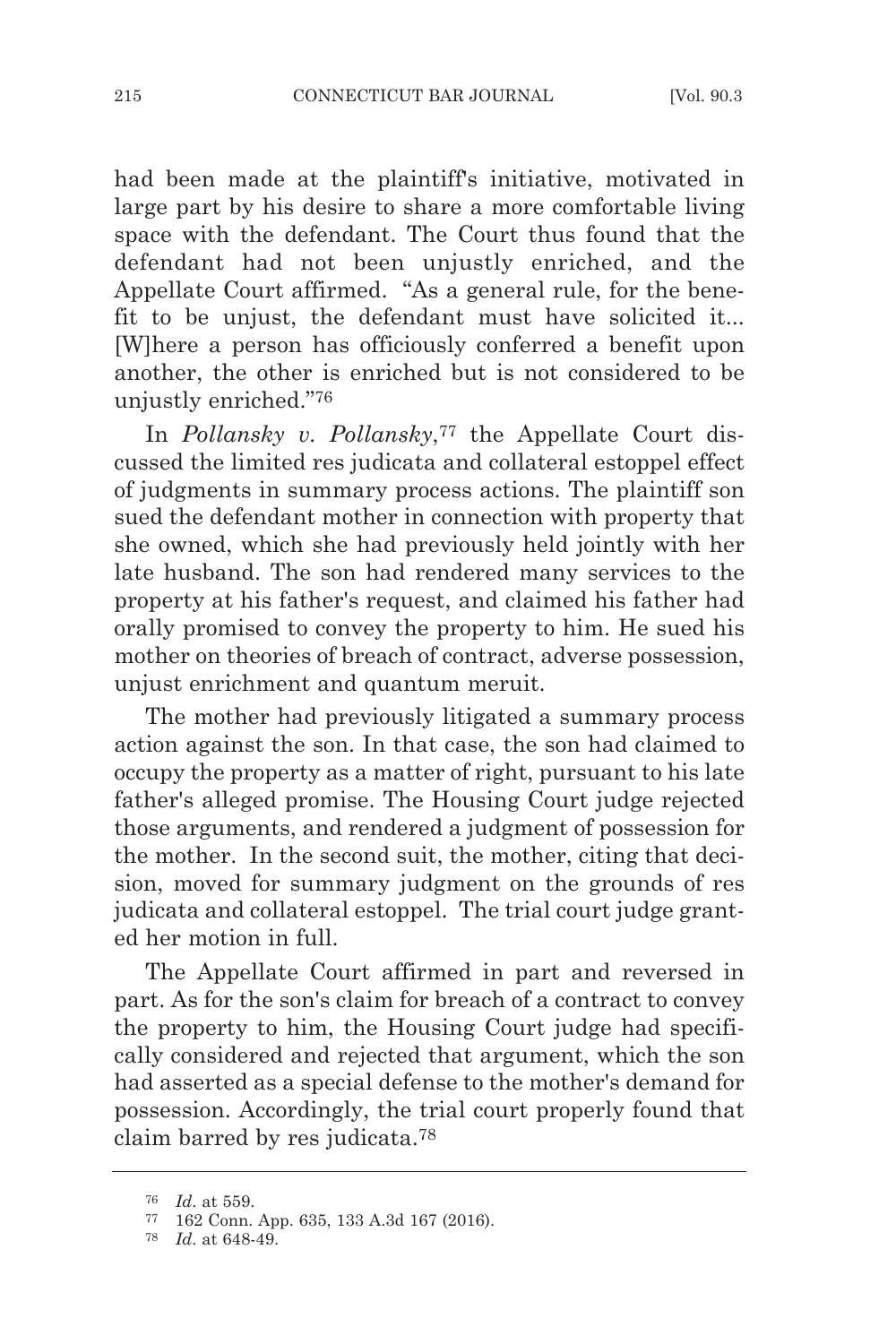As for the son's adverse possession claim, in the summary process case he had claimed to be occupying the property based on his father's previous permission. The Housing Court adopted that as a finding of fact, but also found that after the father's death, the mother had revoked that permission. Because the earlier judicial finding of permitted occupancy was wholly incompatible with the "hostility" element essential to sustain an adverse possession claim, the Appellate Court agreed with the trial judge in the contract case that that claim was barred by collateral estoppel.79

But the Appellate Court reversed the trial court's findings that the summary process judgment precluded the son's claims for unjust enrichment and quantum meruit based on the valuable services he had rendered to the property. The court noted that claims for money damages cannot be litigated in summary process actions, and so the Housing Court judgment of possession could not stand as a bar to those claims.80

#### VI. MISCELLANEOUS

In *Geysen v. Securitas Security Services USA Inc*.,81 the Connecticut Supreme Court addressed several issues arising from the defendant's policy of refusing to pay a sales commission if the sales person's employment terminates before the sold services have been invoiced to the customer. The court ruled that such a policy does not violate General Statutes Section 31-72, which provides a cause of action for employees who have not been paid earned wages. The court described the statute as a remedial one that requires wages to be paid but does not define what those wages are, instead "leav[ing] the timing of accrual to the determination of the wage agreement between the employer and [the] employee."82

Under some circumstances, however, nonpayment may

<sup>79</sup> *Id*. at 654-56.

<sup>80</sup> *Id*. at 659-60.

<sup>81</sup> 322 Conn. 385, 142 A.3d 227 (2016).

<sup>82</sup> *Id*. at 395.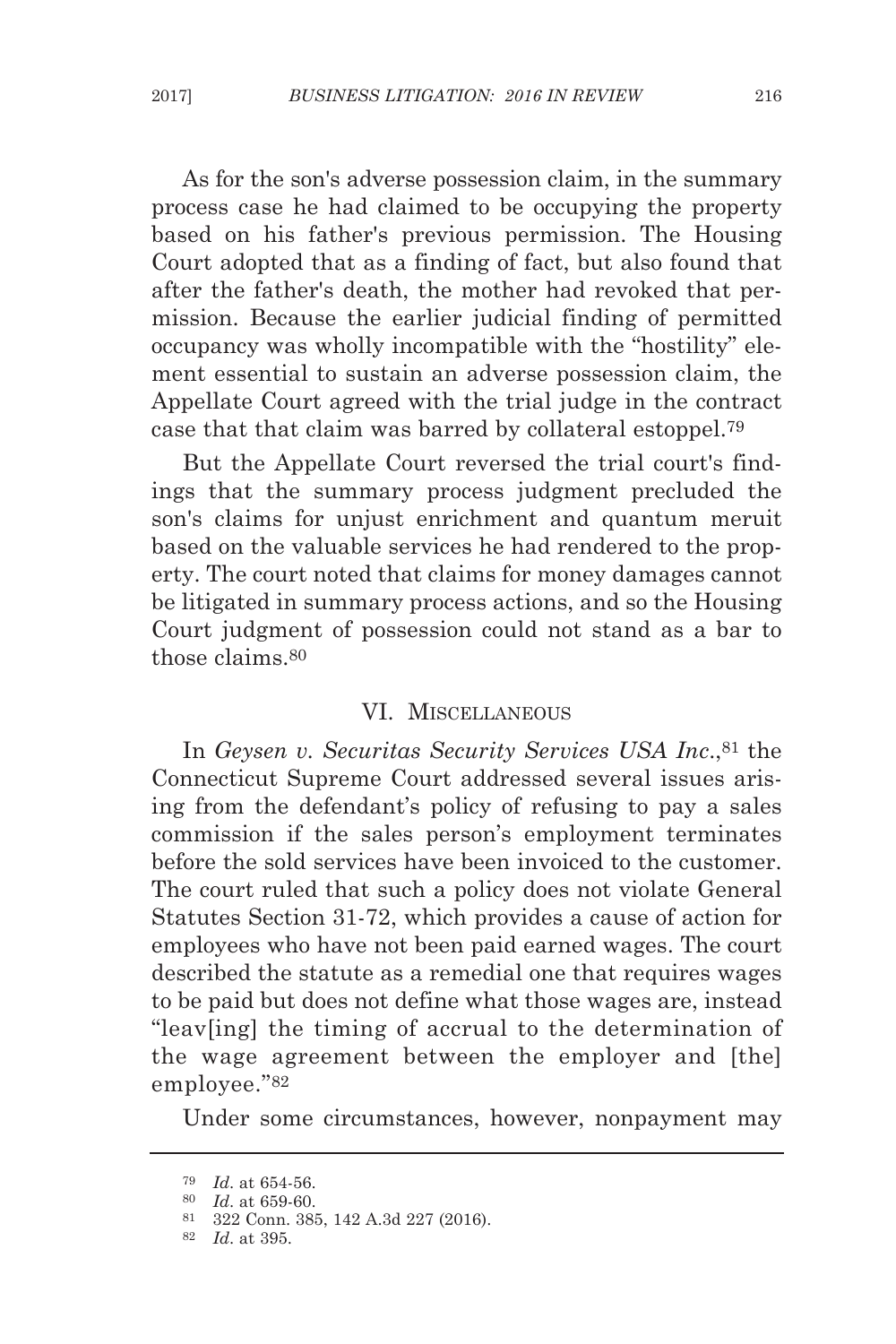give rise to a breach of the implied covenant of good faith and fair dealing. Such a claim may accrue "when the termination of an employee was done with the intent to avoid the payment of commissions."83

Finally, the court agreed with the defendant employer that the trial court had properly stricken the employee's claim for wrongful termination, which had allegedly been "a pretext to deprive him of the just fruits of his labor."84 The Supreme Court found that "the parameters of the public policy of this state with regard to the payment of wages is reflected in the wage statutes and that an employee cannot use the nonpayment of wages that have not accrued as the basis for a wrongful discharge claim. We leave it to the legislature to decide if it wishes to expand this public policy to include unearned wages in this context."85

The Appellate Court's decision in *Fernwood Realty, LLC v. AeroCision, LLC*<sup>86</sup> features a comprehensive discussion of the distinction between fixtures, which are deemed part of real property and thus owned by the landlord, and trade fixtures, which are deemed personal property owned by the tenant. The defendant, a tenant in the plaintiff's industrial building, bought the assets of a predecessor tenant, and operated a manufacturing business therein. When the defendant later relocated its operation to another facility, among the items that it removed from the building were components of the electrical system, valued at approximately \$180,000.00.87 Those items had not been listed in the asset purchase agreement as either included among, or excluded from, the assets that the defendant acquired from the predecessor tenant.88

The electrical components were "specifically adapted to the property for the purpose of manufacturing aircraft engine components," without which the property "became no

<sup>83</sup> *Id*. at 406.

<sup>84</sup> *Id*. at 409. 85 *Id*.

<sup>86</sup> 166 Conn. App. 345, 141 A.3d 965 (2016).

<sup>87</sup> *Id*. at 351.

<sup>88</sup> *Id*. at 352.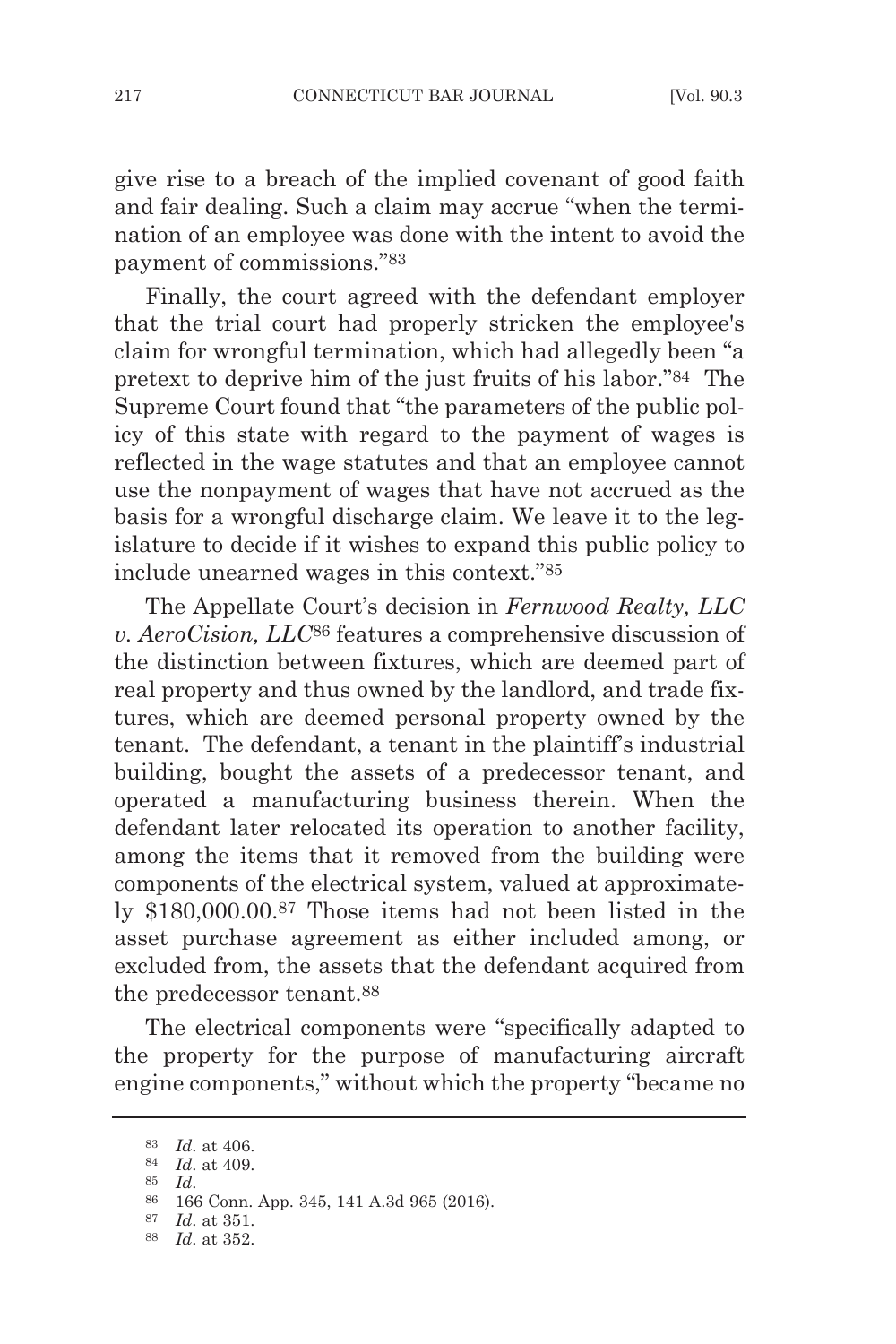more than a warehouse as opposed to being an industrial manufacturing building."89 They had been purchased and installed by a predecessor owner of the real estate.90

On the plaintiff's claim for civil theft, the trial court agreed with the plaintiff that the components were fixtures, and rejected the defendant's assertion that they were trade fixtures. The court further rejected the defendant's special defense that it had had a good-faith belief that it owned the components, and awarded the plaintiff treble damages for its claim of civil theft. Applying the "clearly erroneous" standard of review,91 the Appellate Court affirmed the judgment below.

*Tomey Realty Co. v. Bozzuto's, Inc*.92 presented a thorny issue of contract interpretation in the context of a commercial lease amendment and assignment. The plaintiff landlord had entered into the lease of a supermarket property with Southbury Food Center of Connecticut, Inc. (Southbury Food). The lease provided for flat base rent of \$216,000.00 per year for four years, followed by a cumulative CPI adjustment in year five. Nine months into year five, the plaintiff and Southbury Food entered into a lease assignment with the defendant, by which the defendant assumed Southbury Food's obligations under the lease.93

The assignment document contained a recital that the current base rent – that is, for year five – was  $$216,000,00$ , without reference to the CPI adjustment. The assignment also stated, in the body of the document, that Southbury Food was current in its lease obligations. Southbury Food had continued to pay rent based on a flat \$216,000.00 during year five, based on a separate letter agreement with the plaintiff providing a temporary rent concession.94

In a separate lease amendment executed contemporaneously with the lease assignment, the plaintiff and defendant

<sup>89</sup> *Id*. at 362.

<sup>90</sup> *Id*. at 353.

*Id.* at 355, 356, 368.

<sup>92</sup> 168 Conn. App. 637, 147 A.3d 166 (2016).

<sup>93</sup> *Id*. at 640.

<sup>94</sup> *Id*. at 651, n. 9.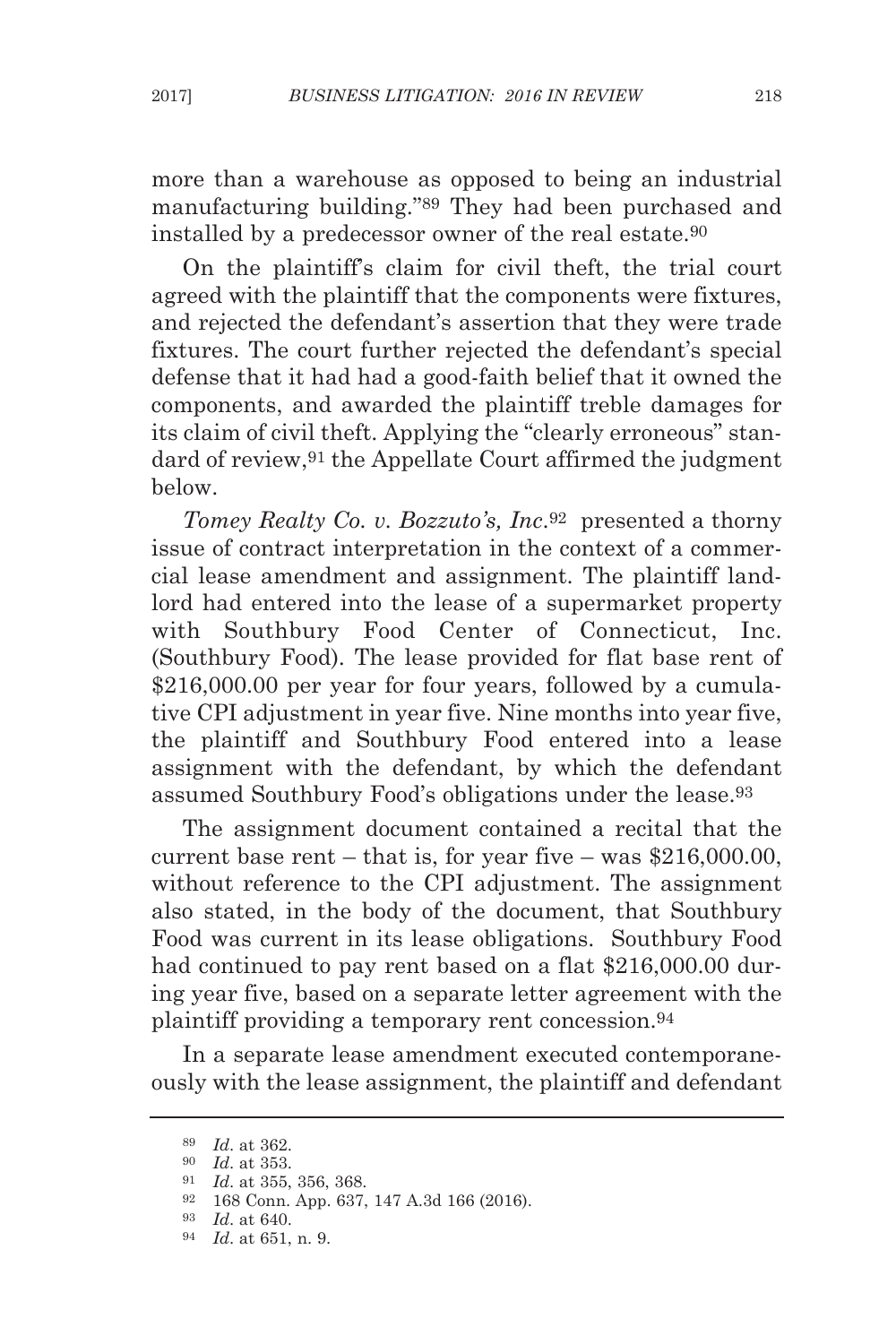agreed that rents starting in year six would increase by 2.5% per year, using the rent for year five as the baseline. The lease amendment further provided that the original lease otherwise remained in full force and effect.95 Based on the recital in the lease assignment that rent in year five was \$216,000.00 without adjustment, the defendant argued that that was the proper baseline figure for calculating rents under the lease amendment. The trial court agreed, and entered summary judgment for the defendant.

The Appellate Court disagreed, finding a genuine issue of material fact as to the parties' intent, making summary judgment inappropriate. The court noted a holding from the United State Court of Appeals for the Second Circuit that "although a statement in a whereas clause may be useful in interpreting an ambiguous operative clause in a contract, it cannot create any right beyond those arising from the operative terms of the document."96

In *Tyler v. Tatoian*,<sup>97</sup> the Appellate Court examined the scope of the litigation privilege as it applies to a witness's testimony. The plaintiffs, beneficiaries under a trust, brought suit against the defendant, the trustee of the trust, for allegedly false statements made under oath in a previous action. In the first action, the plaintiffs sued the defendant for failure to adequately diversify the corpus of the trust. In a deposition in that case, the defendant claimed he had relied on the advice of an investment advisor, but then at trial he testified to the opposite.98 Following a verdict for the defendant in that first action, the plaintiffs brought a new action against the defendant based on his differing testimony, alleging fraud and unfair trade practice.

The defendant moved to dismiss the action, claiming that it was absolutely barred based on the litigation privilege. The trial court agreed, granting the motion, and the Appellate Court affirmed. The court took pains to note that

<sup>95</sup> *Id*. at 641.

<sup>96</sup> *Id*. at 653, n. 10, quoting Aramony v. United Way of America, 254 F.3d 403, 413 (2d Cir. 2001).

<sup>97</sup> 164 Conn. App. 82, 137 A.3d 801 (2016).

<sup>98</sup> *Id*. at 84-86.